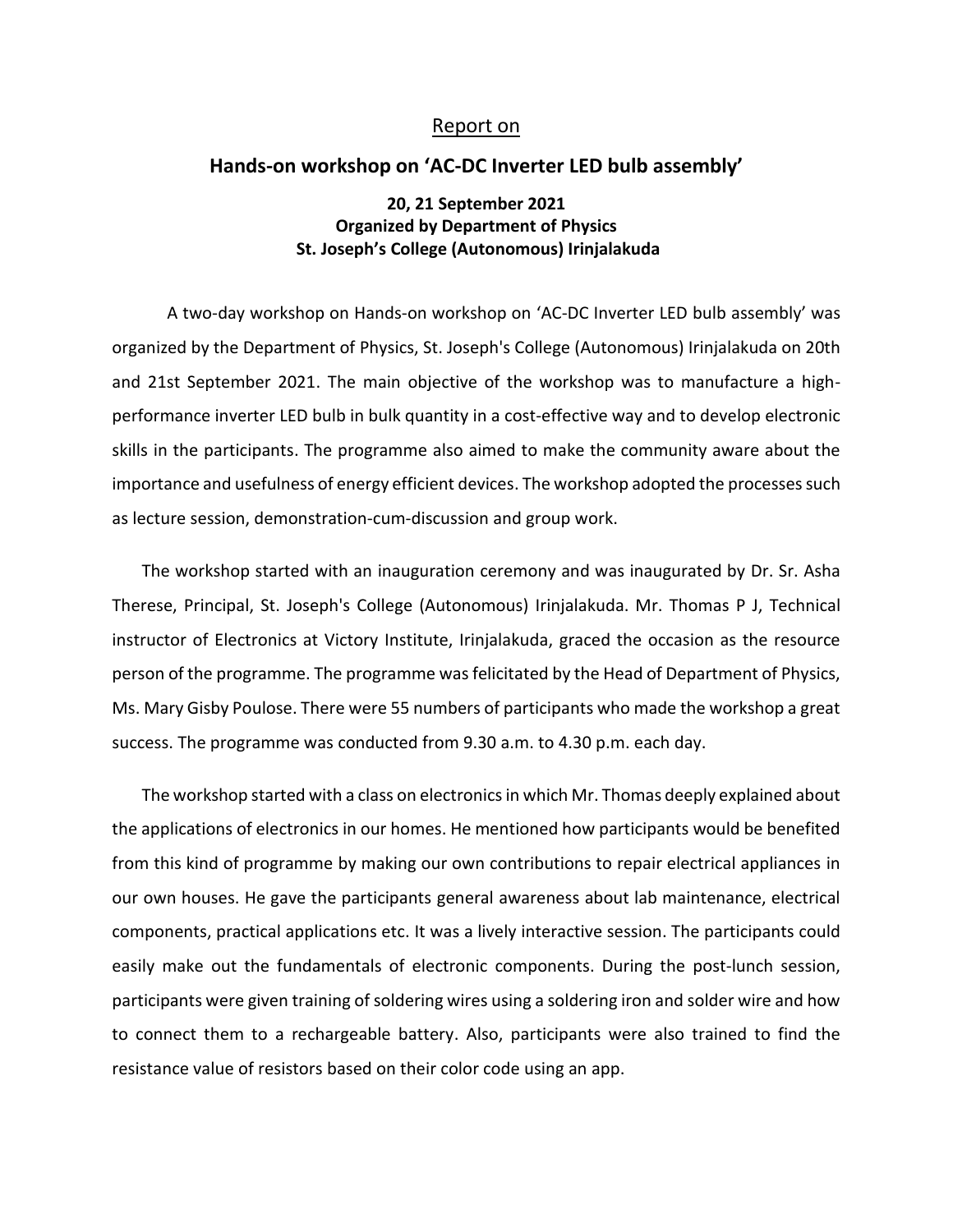On the second day of the workshop, during the pre-lunch session, Mr Thomas demonstrated how to make an inverter LED bulb by explaining each and every component of it such as lens, LED chips, driver board, housing, B22 base, etc. Participants put in their efforts to make 25 inverter LED bulbs.

 It was a great opportunity for the participants to develop practical skills. The workshop was concluded with a valedictory session. Mary Gisby Poulose congratulated all for the participants for the successful completion of the entire program. At the end of the session, feedback was provided by the students and teachers. The manufactured bulbs were contributed to the local community.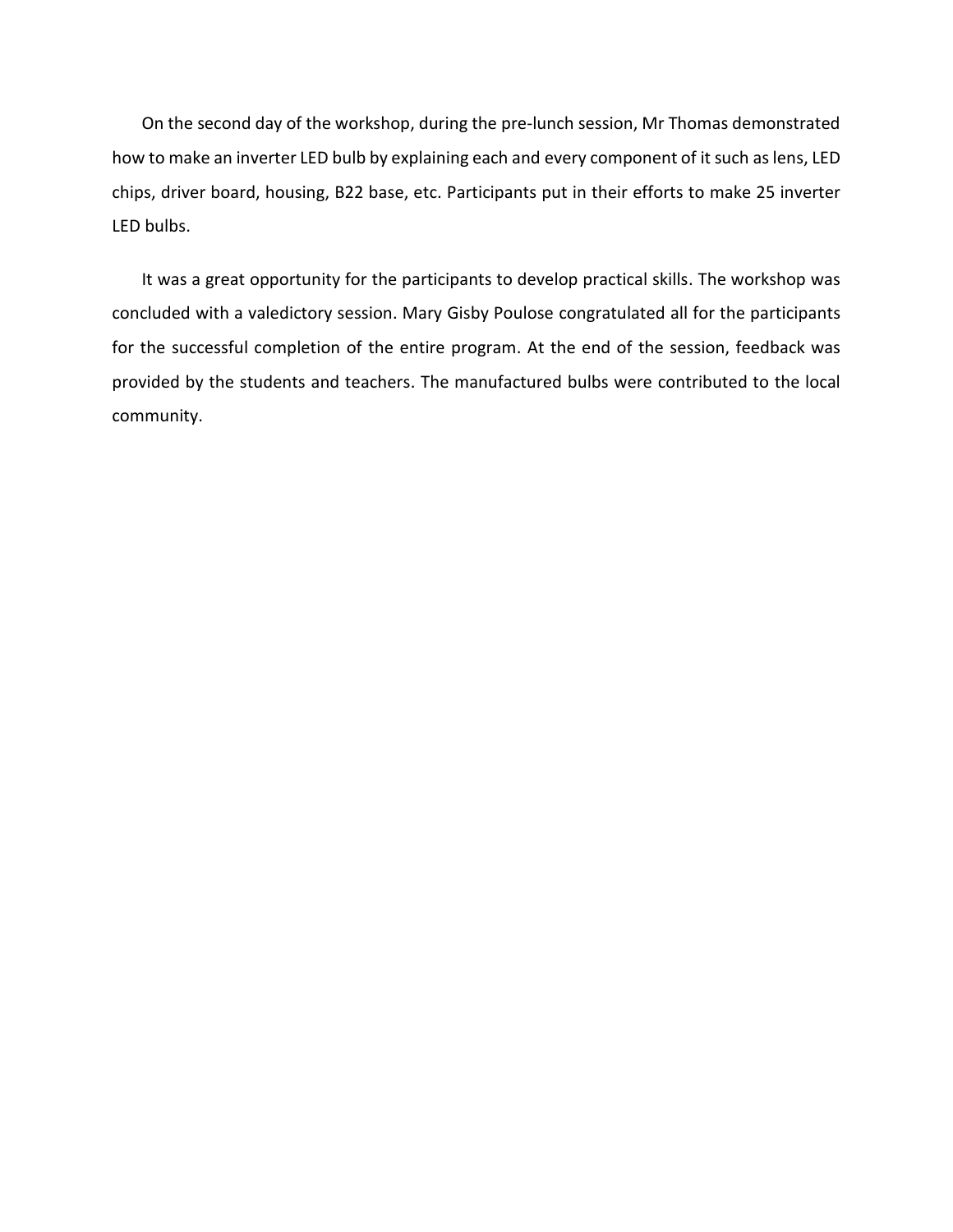







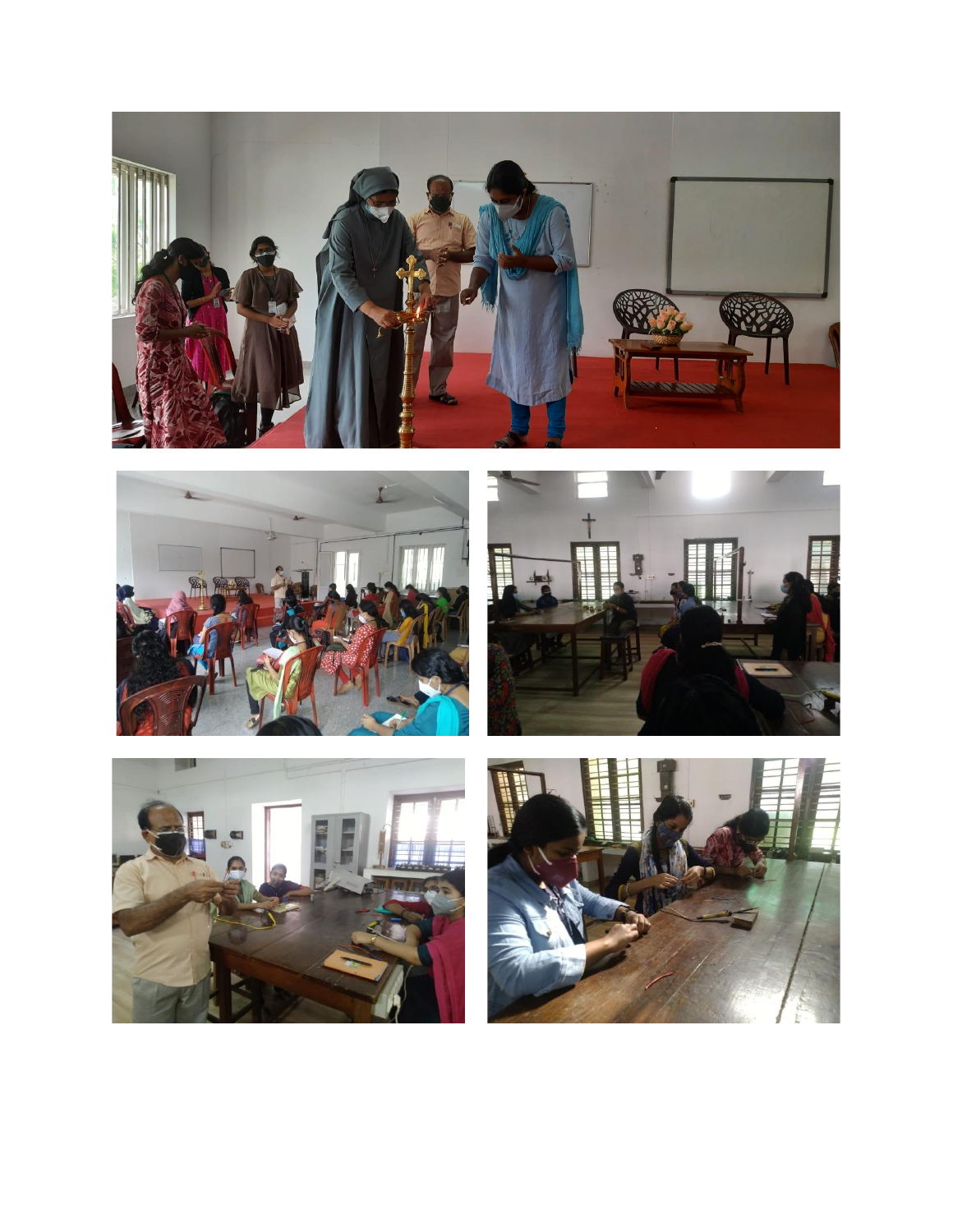









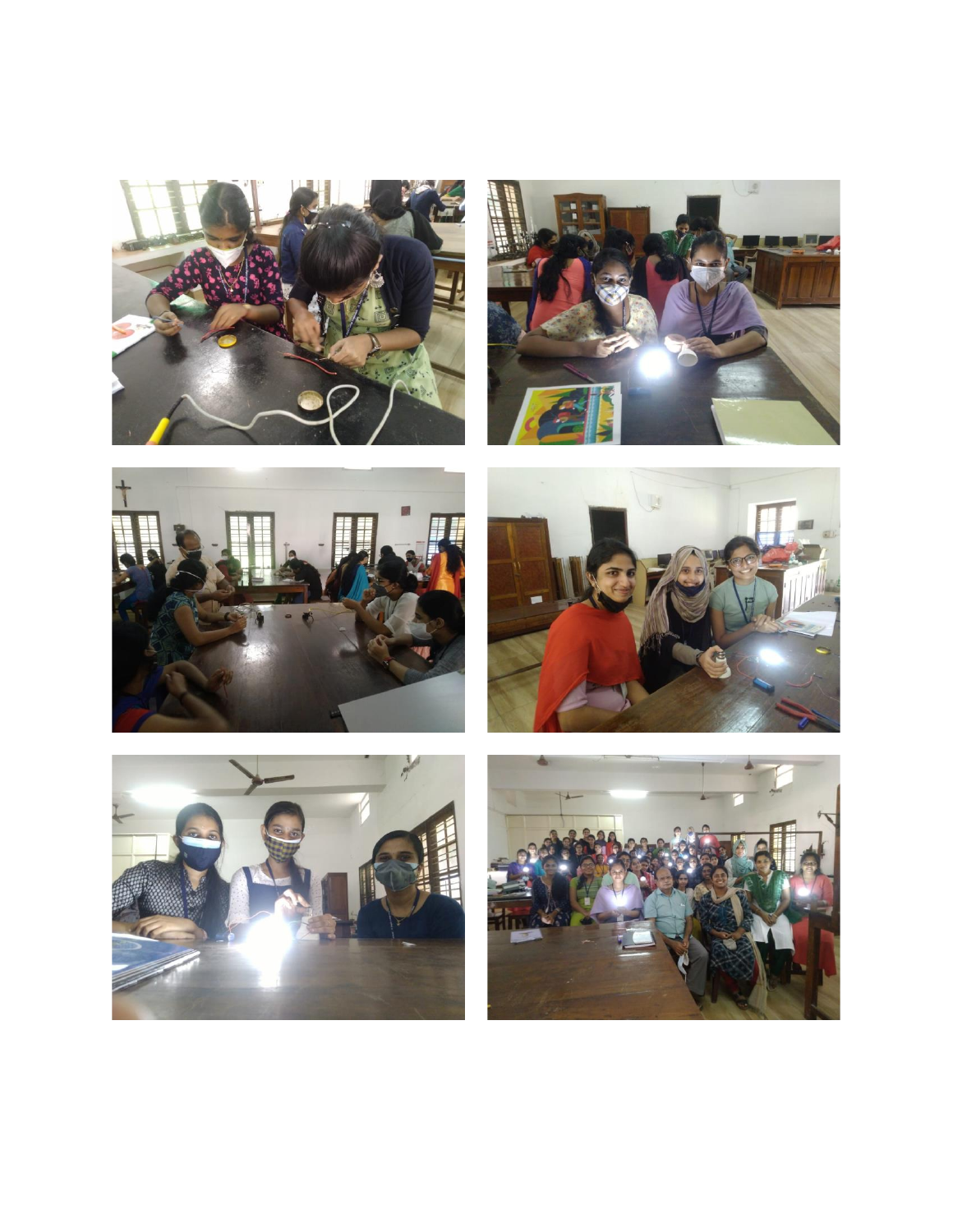|                          | SI. No. Name of Participant                                                                                                                                                     | Signature           |
|--------------------------|---------------------------------------------------------------------------------------------------------------------------------------------------------------------------------|---------------------|
| 义。                       | SUSEN JOSE<br>Justina & J.                                                                                                                                                      | Quent               |
| 잇고                       | DIALINA ALAVAMANICAAL STERFANT (FILLE                                                                                                                                           |                     |
| 5 <sup>1</sup>           | 表示自己 计软件文件数字 不可承担<br>DEVIKA - M                                                                                                                                                 |                     |
| Ğ                        | ROOPA RAJEEV.P                                                                                                                                                                  | FreeP ()<br>Hurak.1 |
| $\overline{\phantom{a}}$ | ALEENA KJ                                                                                                                                                                       |                     |
| $\mathcal{S}$            | PRAMITHA AP                                                                                                                                                                     | Promitio            |
|                          | $\mathcal{T}^{-\frac{1}{2}}$ (Protest $\mathcal{T}^{-\frac{1}{2}}$                                                                                                              | المخلع إلكيائيها    |
| 0                        | Christi Maria                                                                                                                                                                   | 2.2                 |
| $\mathbf{N}$             | Sheepaovatby.k                                                                                                                                                                  | Breyarvathy         |
| K                        | $\mathcal{L} \left( \mathcal{L} \right) \cong \mathcal{L} \left( \mathcal{L} \right) \cong \mathcal{L} \left( \mathcal{L} \right) \cong \mathcal{L} \left( \mathcal{L} \right)$ | 最短5.                |
| $\frac{1}{3}$            | Maria virginere T                                                                                                                                                               | Delivered           |
| A                        | AKHILA RAPHAEL                                                                                                                                                                  | <b>stet's</b>       |
| 15                       | MANDANG TEMON                                                                                                                                                                   | Ac ana              |
| $\mathbf{E}$             | IMPARE $\Gamma$ Aqual                                                                                                                                                           |                     |
| $\mathbb{Z}$             | Apyp LS                                                                                                                                                                         |                     |
| $\overline{S}$           | $\sqrt{2}$ K<br>AMEENA SHIKIN                                                                                                                                                   |                     |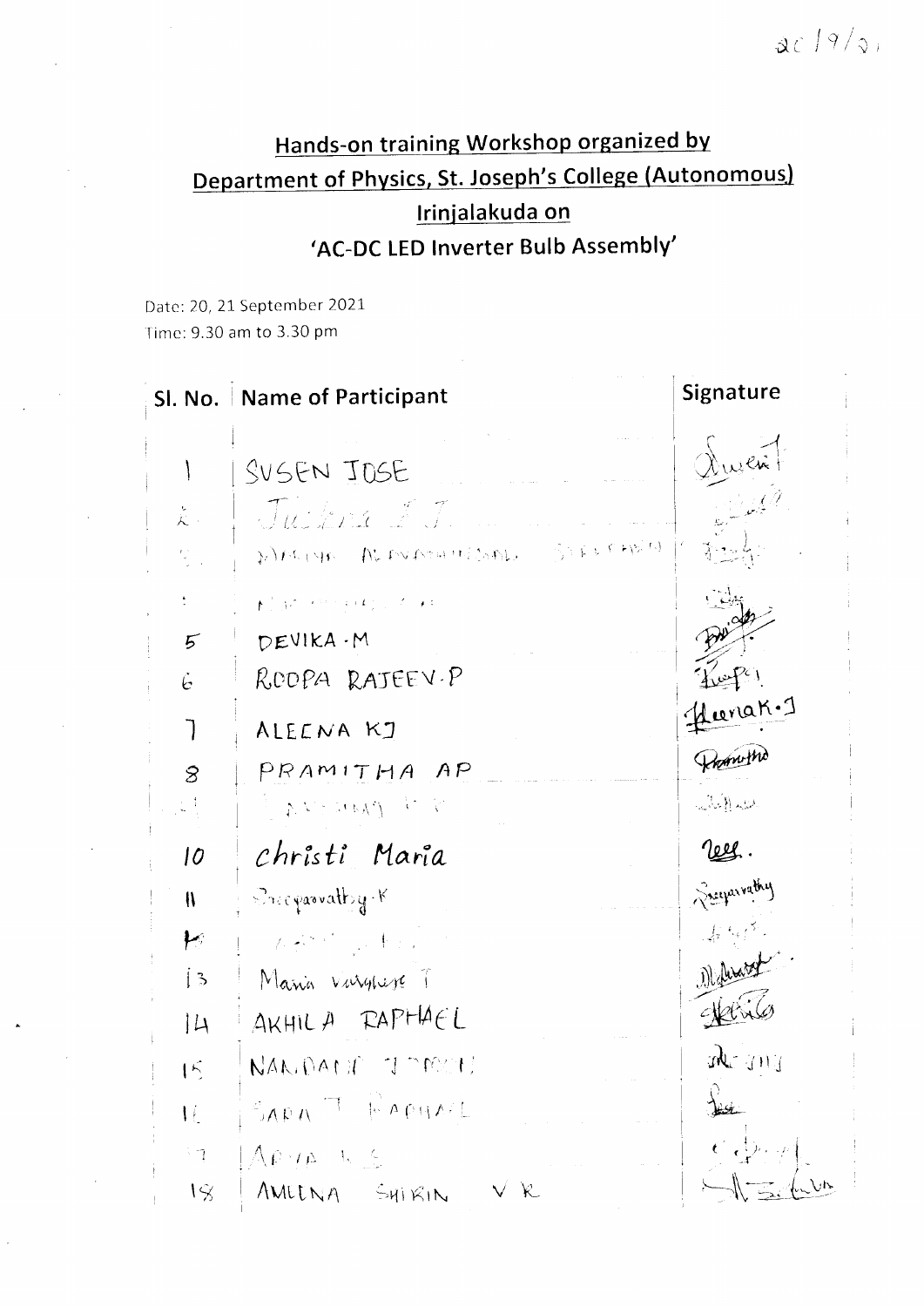Hands-on training Workshop organized by Department of Physics, St. Joseph's College (Autonomous) Irinjalakuda on 'AC-DC LED Inverter Bulb Assembly'

 $\left\langle \xi_{\mathcal{L}} \right\rangle \left\langle \tau \right\rangle_{\mathcal{G}}^{\mathcal{L}}$ 

|                                                        | Sl. No. Name of Participant                                                                                                                                                                                                                                                 | Signature                       |
|--------------------------------------------------------|-----------------------------------------------------------------------------------------------------------------------------------------------------------------------------------------------------------------------------------------------------------------------------|---------------------------------|
| 9                                                      | BITY SHATTE                                                                                                                                                                                                                                                                 | the shirts                      |
| $\frac{2}{\pi} \sum_{k=1}^{\infty} \frac{1}{k}$ .      | ARCHANA VP                                                                                                                                                                                                                                                                  | Armenican 1                     |
| $\sum_{\alpha\in\mathcal{C}}\mathcal{F}_{\alpha\beta}$ | Varight Varighine                                                                                                                                                                                                                                                           | Vingsunce                       |
| $\sum_{i=1}^n \lambda_i$                               | Kishmitchi CR                                                                                                                                                                                                                                                               | Kristin Lance                   |
| $\tilde{\omega}$ is:                                   | $\left\langle \left\langle \right\langle \left\langle \right\rangle _{N},\left\langle \right\rangle _{N}\right\rangle _{N}\right\rangle _{N}=\left\langle \left\langle \left\langle \right\rangle _{N},\left\langle \right\rangle _{N}\right\rangle _{N}\right\rangle _{N}$ | $\leq \left[\frac{1}{2}\right]$ |
| 24                                                     | Aaya lypas                                                                                                                                                                                                                                                                  | 4057                            |
| $25\,$                                                 | Amauthea M                                                                                                                                                                                                                                                                  | + forcelling                    |
| 26                                                     | Yaswi Johnson                                                                                                                                                                                                                                                               | $2\sqrt{2}$                     |
| 77                                                     | Emmin Jacob                                                                                                                                                                                                                                                                 | Ecal                            |
| $\mathcal{Q} \, \mathsf{S}$                            | Aiswasya. V.S                                                                                                                                                                                                                                                               | $\triangle$                     |
| $\mathcal{Q}$                                          | Hswathi PR                                                                                                                                                                                                                                                                  | $\rightarrow$                   |
| 3c                                                     | Dilhara Uday                                                                                                                                                                                                                                                                | $L$ tthe                        |
| 31.                                                    | Adhithya V N                                                                                                                                                                                                                                                                | <b>Rethaltypt</b>               |
| 32                                                     | Stinu Sebastian                                                                                                                                                                                                                                                             | Genus                           |
| $33-$                                                  | Jyothika Sokhon                                                                                                                                                                                                                                                             |                                 |
| 64                                                     | $\rightarrow$ Abirg Anto                                                                                                                                                                                                                                                    |                                 |
| 3 <sub>b</sub>                                         |                                                                                                                                                                                                                                                                             |                                 |
| 36                                                     | Koishrapoiya Til<br>Arga                                                                                                                                                                                                                                                    |                                 |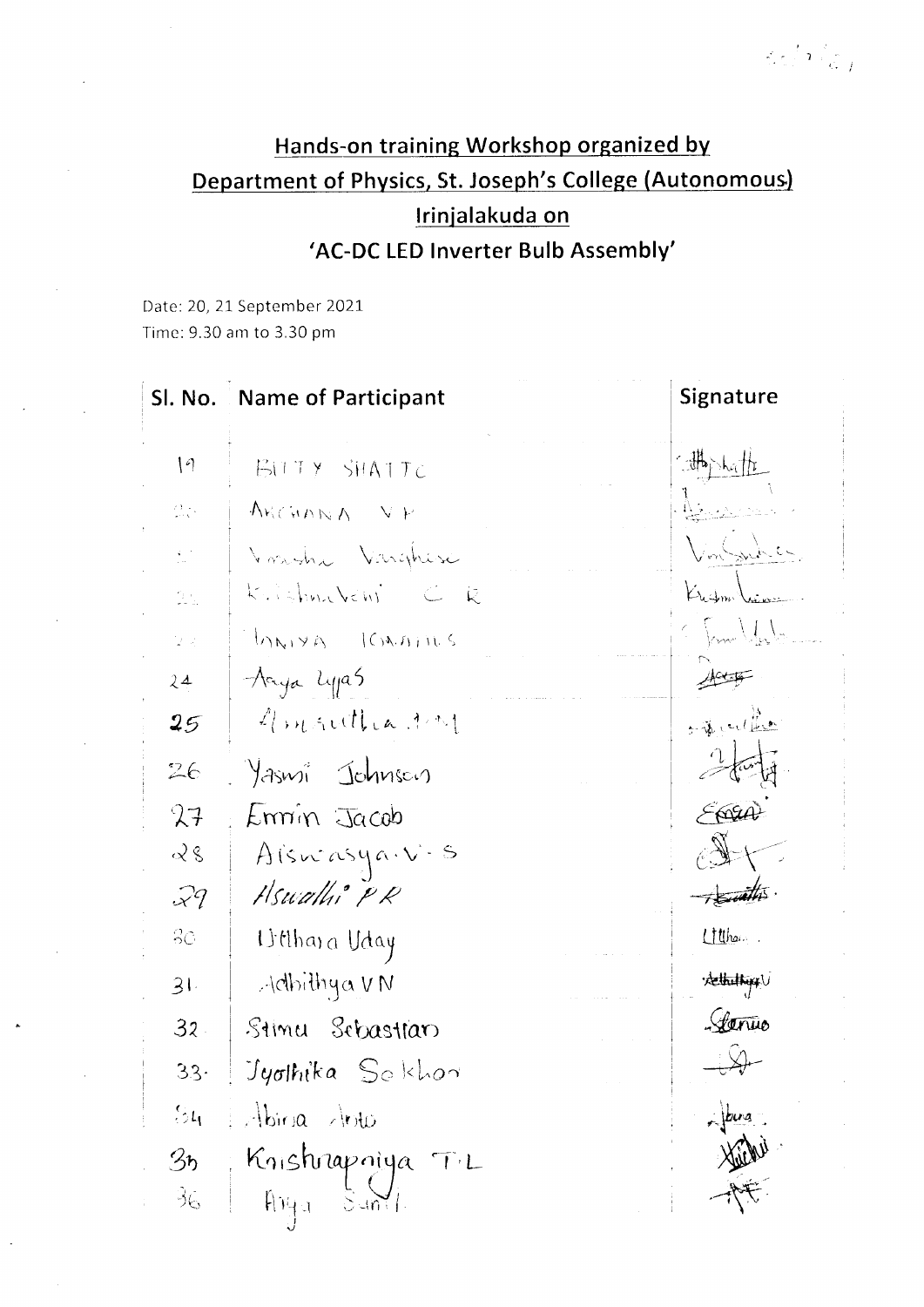|                              | Sl. No.   Name of Participant                     | Signature                          |
|------------------------------|---------------------------------------------------|------------------------------------|
| 34                           | $\sqrt{3}$ anugri $a \cdot 1$ 1                   | Cripa                              |
| 3S                           | Aleena AS                                         | Alexate                            |
| 3 <sup>2</sup>               | Alikitha PR                                       | Nik Prin                           |
| $l_{10}$                     | Akhila Ramesh                                     | Mehita                             |
| H                            | cinn cllary cantony                               | $\frac{1}{2}$                      |
| 4 吴                          | $\leq$ $n$ , $b$ $n$ $\leq$ $n$ $\leq$ $b$ $\geq$ | zvil u                             |
| 43                           | $Amalaksom.$ $k \, \mathcal{R}$                   | duciashy                           |
| 44                           | Ansi19.10                                         | $\pm m\overline{a}$                |
| $\tilde{\tau}(\tilde{\tau})$ | Angelski kongresi.<br>Angelski kongresi           |                                    |
| 46                           | $N$ $\alpha$ i $\alpha$ . $\vee$ $\vee$           | 西班台                                |
| 山下                           | American Shouju                                   | Animi.                             |
| 呼び                           | Printings - Simsethen                             | $\mathcal{K}_{\mathbb{Z}}$         |
| $-1 - 1$                     | Krothika p                                        | ants Color                         |
| 5c                           | Dona Maeuya                                       |                                    |
| 51                           | Midhila M.s                                       | $H$ icl $l$<br>$\frac{f(x)}{f(x)}$ |
| 52                           | $S$ anganithea. $R$                               | Sopathus                           |
| らろ                           | $Christa$ $Davis$                                 | $C$ in the set                     |
| 54                           | Faheema J.K                                       |                                    |
| 55                           | Apanna Sivan                                      |                                    |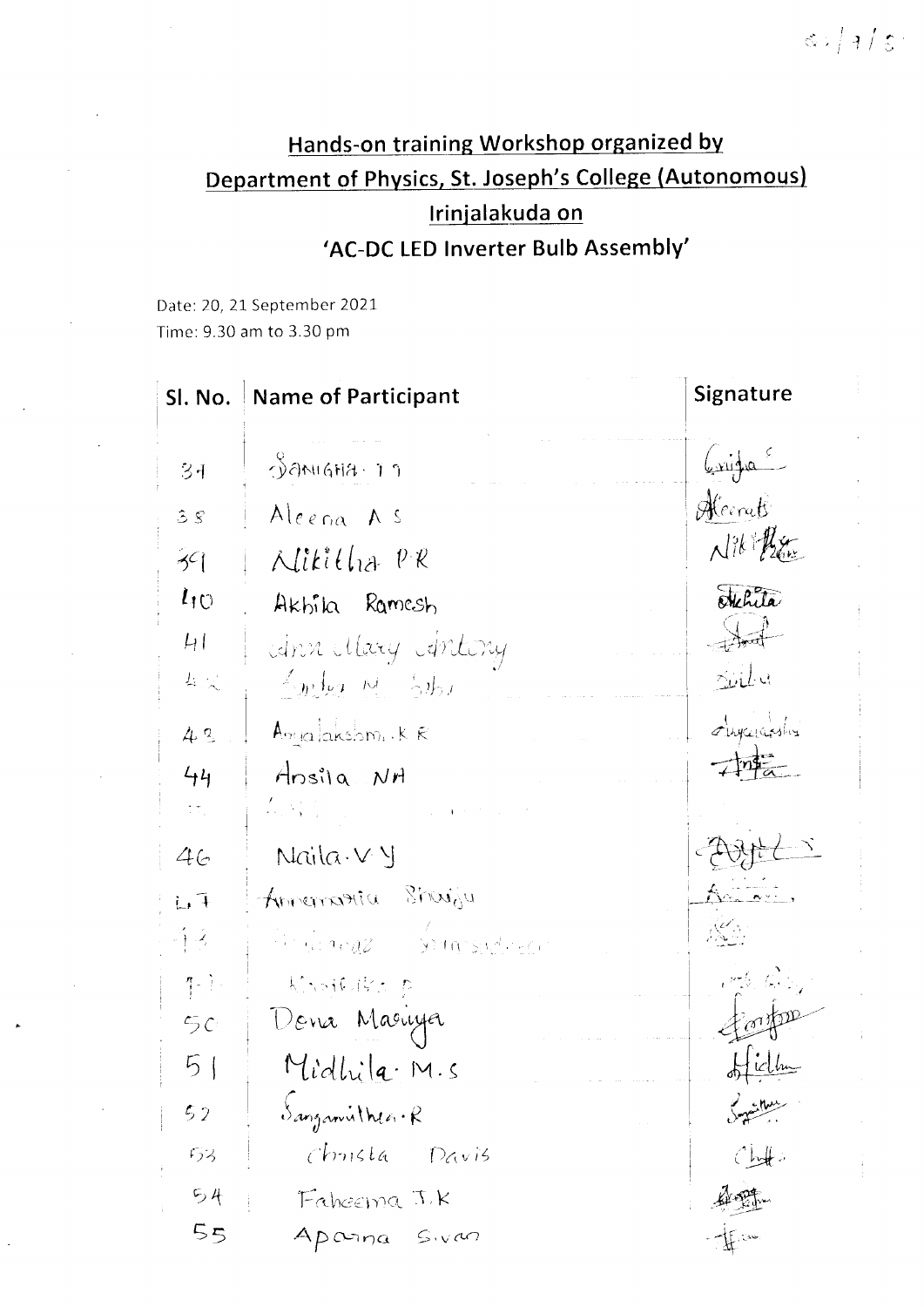Date: 20, 21 September 2021 Time: 9.30 am to 3.30 pm

|                               | Sl. No. Name of Participant                                                                                                                                                 | Signature                                                                                                                                                                                                                                                                                                                                                   |
|-------------------------------|-----------------------------------------------------------------------------------------------------------------------------------------------------------------------------|-------------------------------------------------------------------------------------------------------------------------------------------------------------------------------------------------------------------------------------------------------------------------------------------------------------------------------------------------------------|
| $\mathbf{L}$                  | shin Mieu Antony                                                                                                                                                            | $\Rightarrow +$                                                                                                                                                                                                                                                                                                                                             |
|                               | ANILLNA SHIRIN VR                                                                                                                                                           | $\begin{aligned} \begin{picture}(20,5) \put(0,0){\line(1,0){15}} \put(15,0){\line(1,0){15}} \put(15,0){\line(1,0){15}} \put(15,0){\line(1,0){15}} \put(15,0){\line(1,0){15}} \put(15,0){\line(1,0){15}} \put(15,0){\line(1,0){15}} \put(15,0){\line(1,0){15}} \put(15,0){\line(1,0){15}} \put(15,0){\line(1,0){15}} \put(15,0){\line(1,0){15}} \put(15,0){$ |
|                               | $\mathbb{E}\left\{ \left\{ \left\{ \left\{ \lambda \left\{ \lambda \right\} \right\} \right\} \left\{ \left\{ \left\{ \lambda \right\} \right\} \right\} \right\} \right\}$ | Hotel                                                                                                                                                                                                                                                                                                                                                       |
| $\sim$                        | Violen Varghere                                                                                                                                                             | 4.711                                                                                                                                                                                                                                                                                                                                                       |
| 5                             | Josyn Ignatical                                                                                                                                                             | $ \frac{1}{2}$                                                                                                                                                                                                                                                                                                                                              |
| Ķ                             | Andrasa $V \ell$                                                                                                                                                            | Cocharler                                                                                                                                                                                                                                                                                                                                                   |
| 7                             | Apanna Fivan                                                                                                                                                                | Jean                                                                                                                                                                                                                                                                                                                                                        |
| $\mathcal{S}$                 | Anya Ullas                                                                                                                                                                  | Art                                                                                                                                                                                                                                                                                                                                                         |
| ्                             | Journous Names Guer                                                                                                                                                         | ي الريمي.<br>منابعة أمر                                                                                                                                                                                                                                                                                                                                     |
| $\sqrt{6}$ .                  | Tyethlka Shikhan                                                                                                                                                            | $\mathbb{Z}^4$                                                                                                                                                                                                                                                                                                                                              |
| $U_{\rm{L}}$                  | ntelliga villagatovan                                                                                                                                                       | ्रीकेट                                                                                                                                                                                                                                                                                                                                                      |
| $\frac{1}{\alpha}$            | $1000$ T E phael                                                                                                                                                            |                                                                                                                                                                                                                                                                                                                                                             |
| 代                             | MARIYA ALAVATHINGAL STERPARN                                                                                                                                                | Kesiga                                                                                                                                                                                                                                                                                                                                                      |
| ( 4.                          | LAKSHMI.K.K.                                                                                                                                                                | لكا المكفكة                                                                                                                                                                                                                                                                                                                                                 |
| IS.                           | BLACK JOSE                                                                                                                                                                  | ふちられ                                                                                                                                                                                                                                                                                                                                                        |
| 16                            | Formation of the                                                                                                                                                            |                                                                                                                                                                                                                                                                                                                                                             |
| $\frac{1}{2}$ , $\frac{1}{2}$ |                                                                                                                                                                             |                                                                                                                                                                                                                                                                                                                                                             |
| 18                            | Christa Davis                                                                                                                                                               |                                                                                                                                                                                                                                                                                                                                                             |

 $\int$   $\int$   $\sqrt{q}$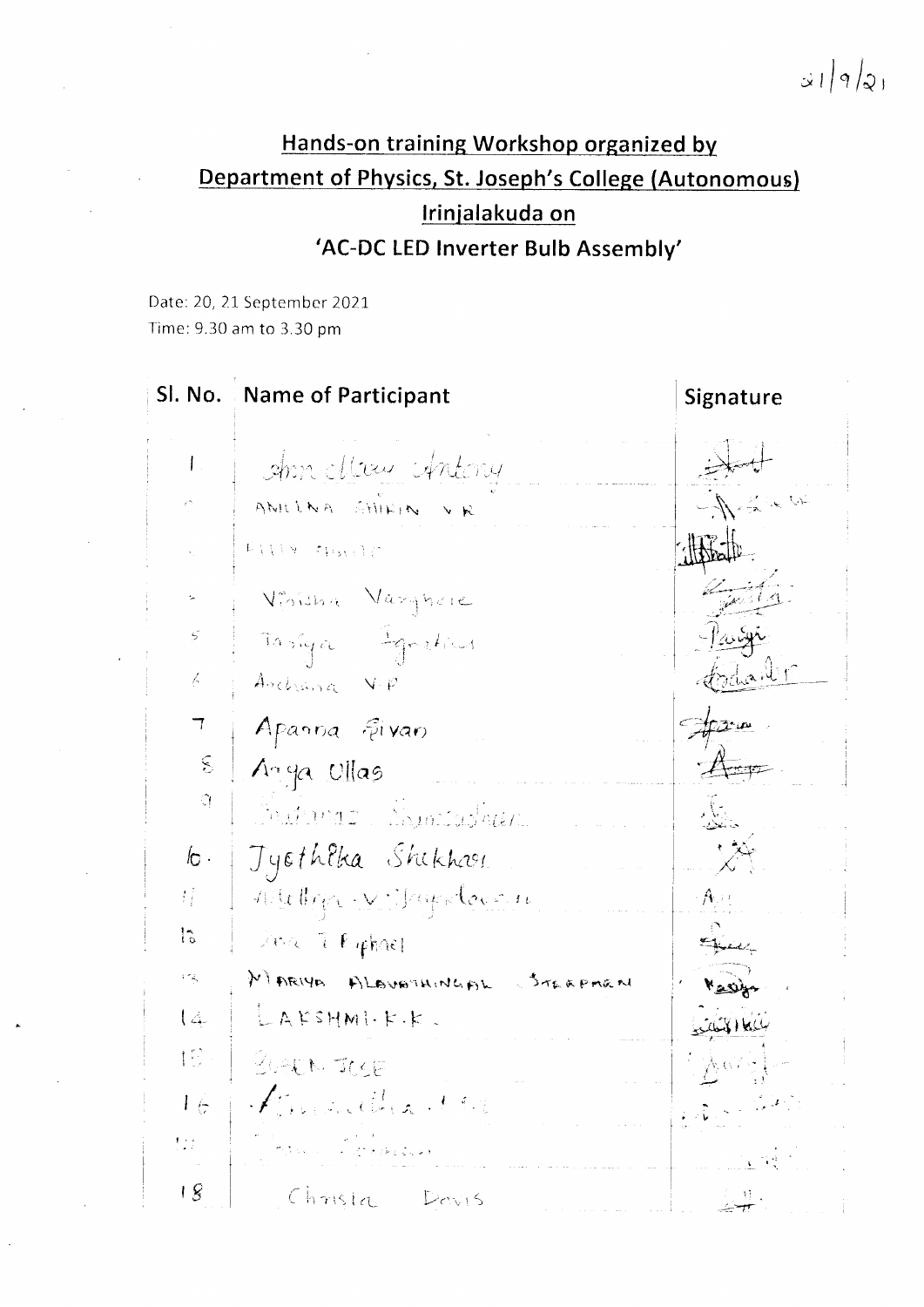$31|q|_{21}$ 

|                                                        | Sl. No. Name of Participant     | Signature           |
|--------------------------------------------------------|---------------------------------|---------------------|
| $\lceil \mathcal{A} \rceil$                            | Ulthara Uday                    | !                   |
| $\hat{\phi}$ th                                        | Artic Karnesh                   | ofmina              |
| 21                                                     | Koistrapiqu T.L                 | $-\sqrt{3}$         |
| $\frac{2\pi}{\sqrt{3}}\frac{m}{\sqrt{3}}$              | Ansila NA                       | $ /$ $\mathbb{R}$   |
| $-23$                                                  | Alsucarya-V.S                   | $\mathbb{R}^+$      |
| $\stackrel{\scriptscriptstyle \diagup}{\rightarrow}$ 4 | Adhithan V M                    | <i>Asthirtyles</i>  |
| $\mathcal{S}$                                          | Asadhi PR                       | Jardithe,           |
| $\%$                                                   | SANDRA M BABU                   | $z$ and             |
| 27                                                     | Emrin Jacon                     | 200                 |
| 28                                                     | Agyalakshtoi KR                 | <u>Familian</u>     |
| 24                                                     | kanthika p                      | Martology           |
| 3c                                                     | $Midhi^{\dagger}a - N\cdot s$ . | $\lambda$ relations |
| ふ                                                      | Anninonio Sculu                 | $x^{\frac{1}{2}}$   |
| 32.                                                    | Noilavy                         | $7599 - 5$          |
| 2.3                                                    | Sangani Mark                    | Eugenelle           |
| 34                                                     | Stiru Sebastian                 | Victoria            |
| 39                                                     | $\triangle$ bina $r$ lnio       | $\mathcal{L}$       |